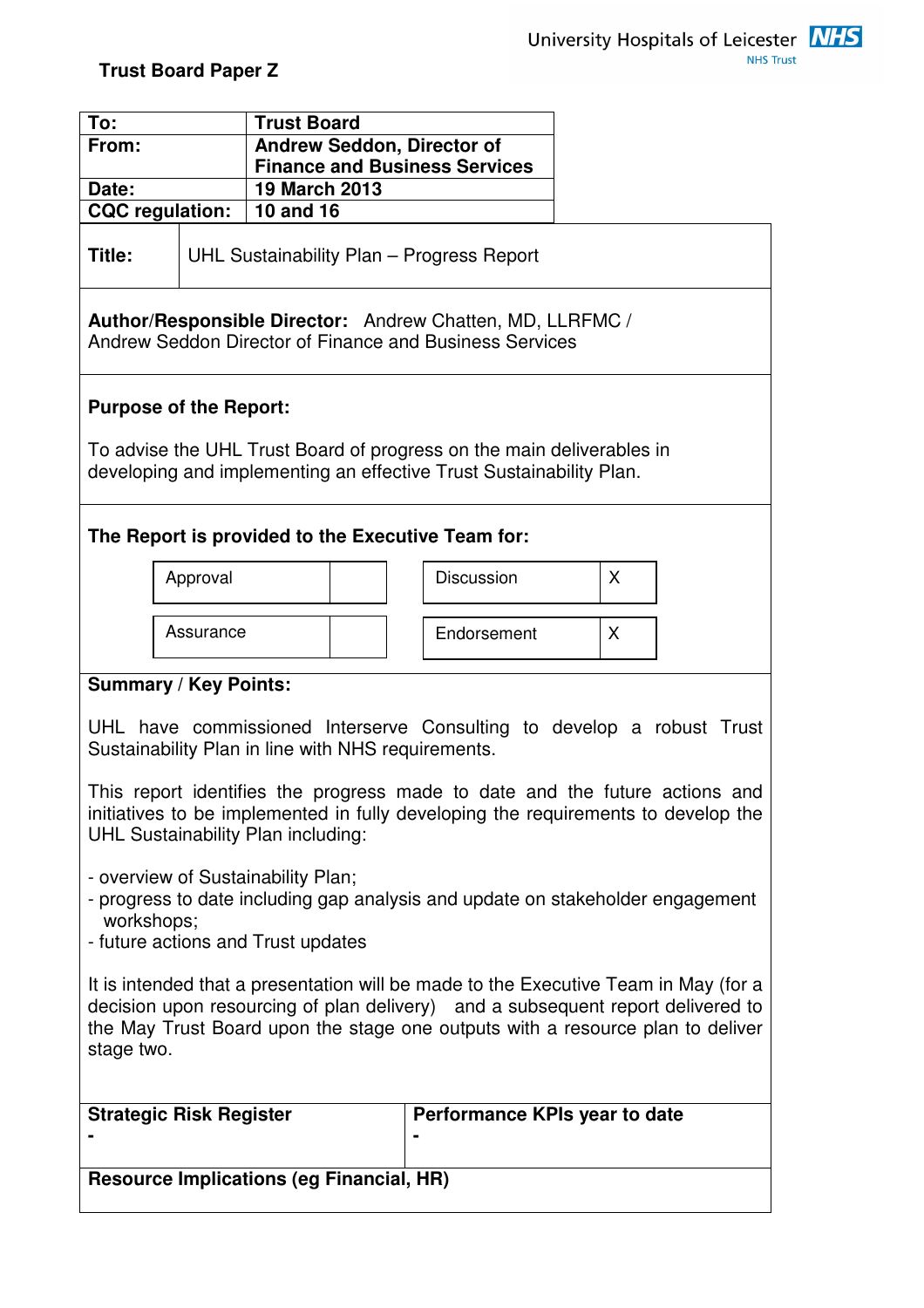No additional resources identified or required with regard to current progress of the Sustainability Plan.

## **Assurance Implications:**

#### – **Patient and Public Involvement (PPI) Implications**:

Potential for future engagement with public, patients and staff in developing a comprehensive and integrated Sustainability Plan may be required.

## **Equality Impact:**

**-** 

## **Information exempt from Disclosure:**

#### **- Requirement for further review?**

Further reports to both Executive Team and Trust Board will be on-going to keep the Trust fully informed as to progress of developing and implementing the future UHL Sustainability Plan.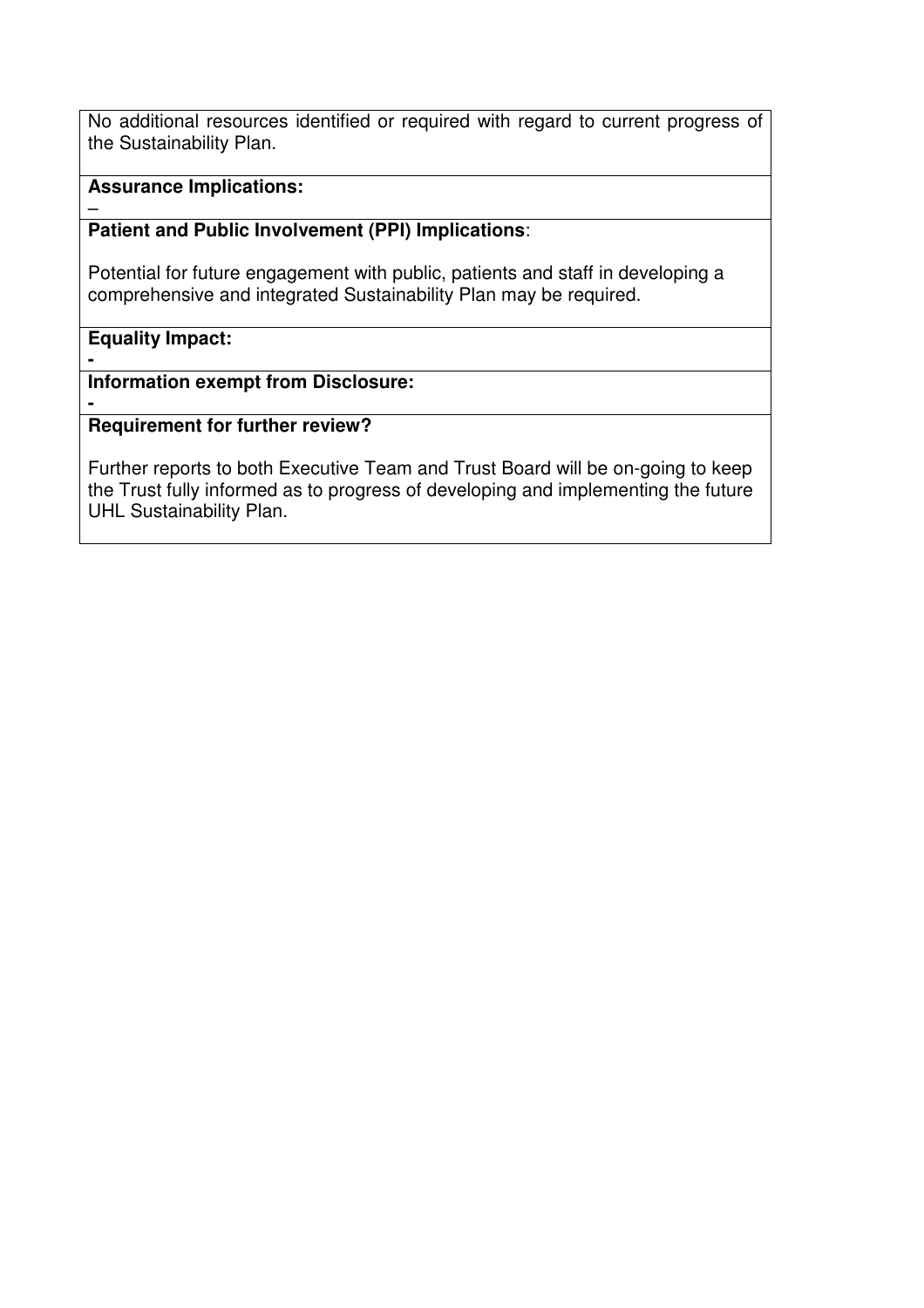

# INTERSERVE FM-UHL SUSTAINABILITY PLAN-PROGRESS REPORT

19th March 2013

Bob Crawford, Sustainability Group Interserve Consulting

> 395 George Road Erdington Birmingham B23 7RZ

Telephone: 0121 344 4888 Mobile: 07918 673996

bob.crawford@interserve.com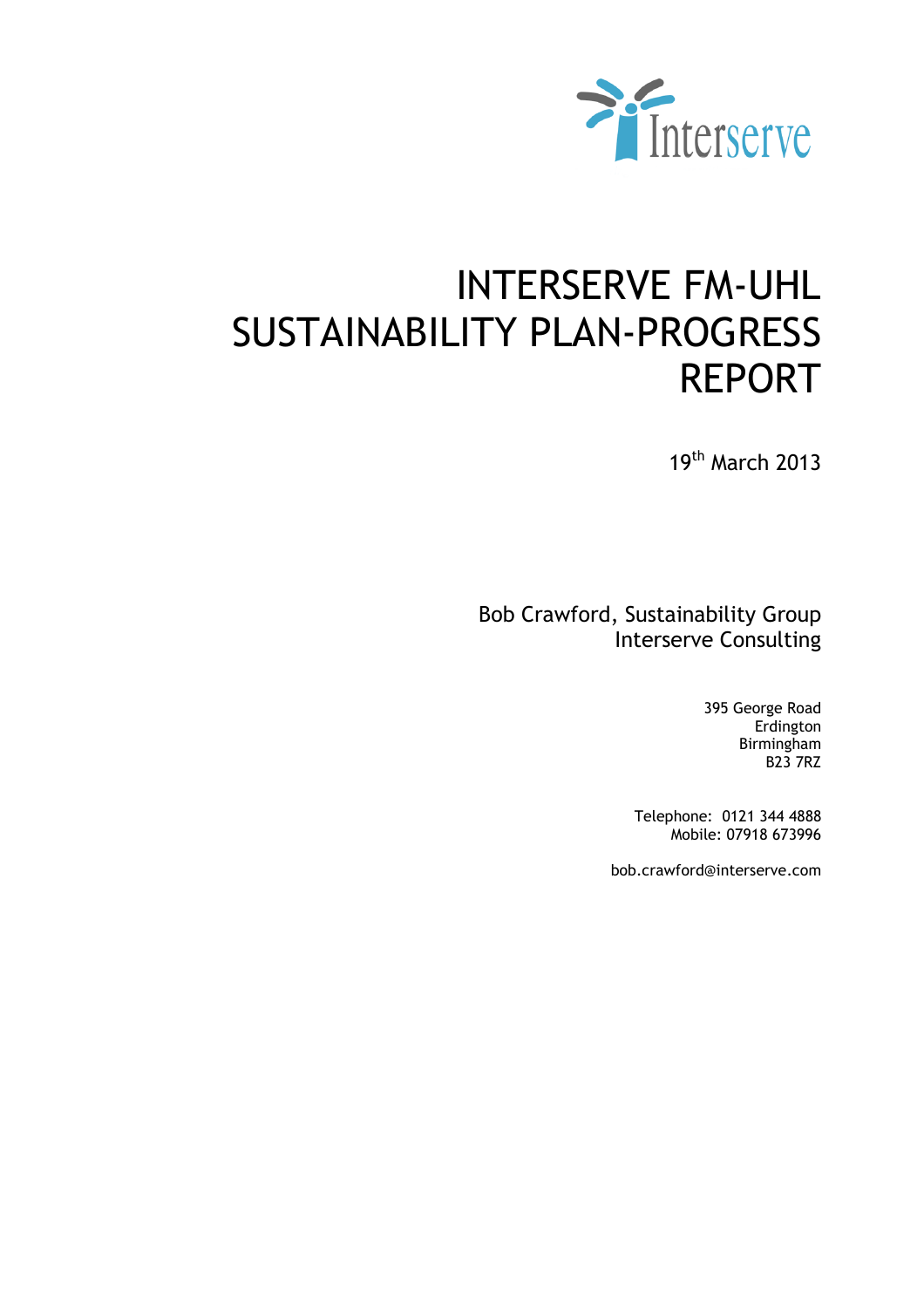## 1. Overview-Developing a sustainability plan for UHL

This document is intended to summarise the main proposed deliverables associated with phase 1 and 2 of the sustainability project and to recap the main project phases are as set below:

• Phase 1: to conduct a gap analysis with respect to sustainability for the Trust- to craft a high level sustainability outcome based document, which is robust and sets the direction of travel for the Trust under a wider than compliance only, sustainability agenda; and

• Phase 2: to develop, goals, milestones and targets for the Trust, Clinical and non-clinical operational units on a forward basis in support of the agreed outcomes from Phase 1.

Phase 2 builds on the outputs from phase 1 by working up a set of realistic, but stretching goals and targets which provide the structure for a strong overreaching narrative. This narrative will build on the gap analysis, outcomes and recommendations.

Overall core deliverables are as set out below:

- To provide the Trust with an initial gap analysis based on Interserve's assessment against NHS sustainability best practice and guidance;
- To create and agree with the Trust sustainability outcomes- such outcomes will be over-reaching guidelines to help drive behaviours in support of the sustainability plan;
- To conduct a series of workshops to support the above delivery; and
- To provide a platform to a phase 2 programme which would be designed to create and agree specific goals, targets, milestones and metrics for the robust reporting on sustainability aspects for the Trust, whilst driving sustainability behaviours at the business unit levels.

#### 2. Proposed process

The following model is proposed to enable delivery of phase 1 as set out in Figure 1 overleaf: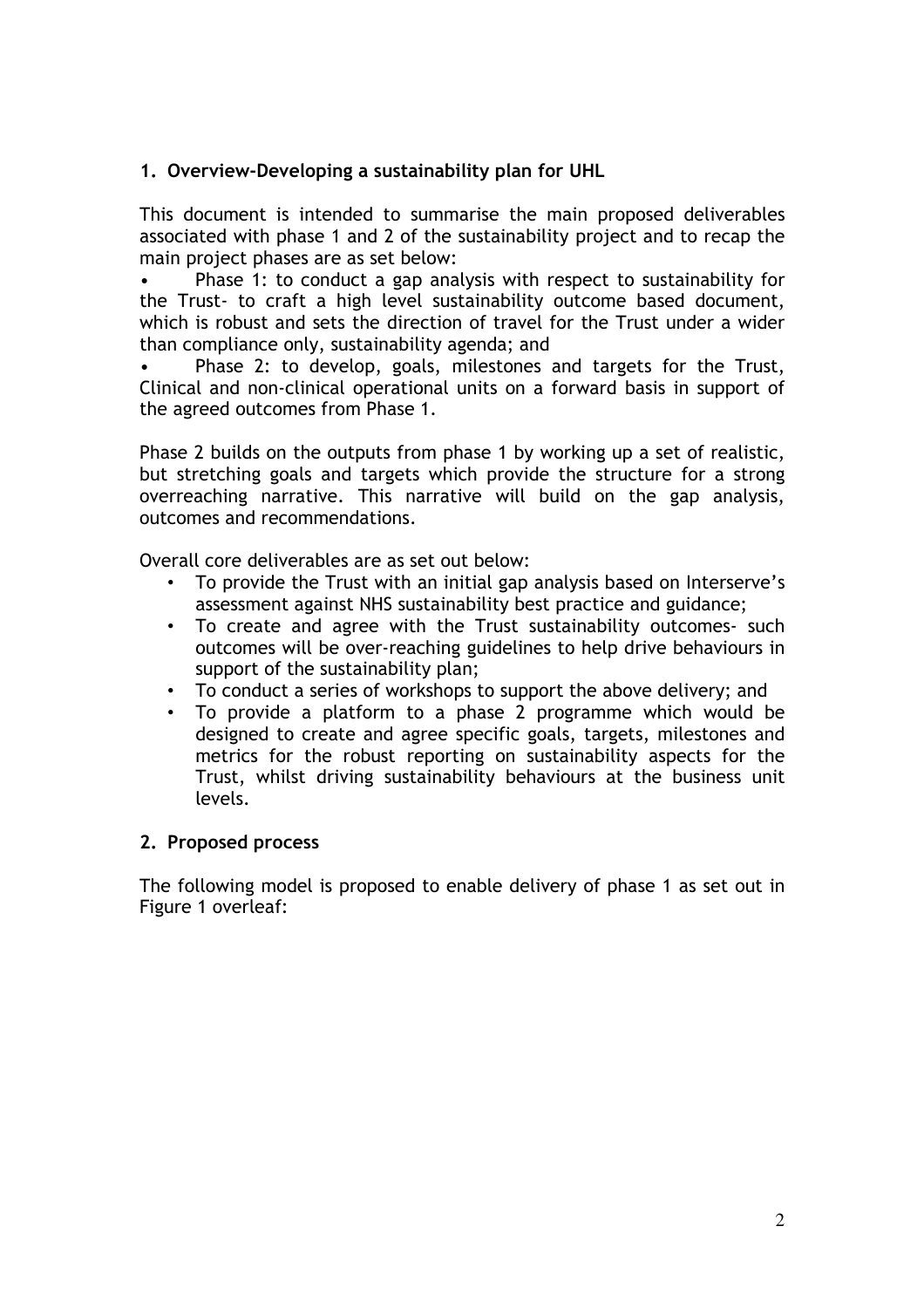

## Figure 1: Sustainability plan process map for phase 1

## 1: Engage

In this stage Interserve will identify key stakeholders who can influence the delivery of outcomes for the plan based on their perceived ability to input valued discussions- such stakeholders will be from the Executive Board level through to operational management level of the Trust at this stage of the process.

## 2: Conduct workshops

Interserve will conduct a series of workshops, targeting the core team of stakeholders to gauge the key strategic and operational challenges-business aspects affecting the Trust from and internal and external perspective as considered by the stakeholders.

#### 3: Discuss what sustainability means

The key challenges highlighted from the workshops will help form an understanding of what sustainability means for the Trust and to put sustainability into context. Interserve will also conduct a gap analysis of current strategic documents as used by the Trust against considered best practice and as set out in guidelines from the Sustainable Development Unit for the NHS-whose work provides initial guidelines for developing a sustainability plan within the NHS environment.

#### 4: Agree context for the Trust

The workshop discussions will centre on highlighted core challenges and work towards a consensus as to the context of sustainability as pertaining to the Trust.

#### 5: Guiding principles

The core outcomes of phase 1 are twofold-conduct a gap analysis with feedback provided to the Trust and provide a series of developed and meaningful sustainability outcomes that can be adopted by the Trust as guiding principles to help drive thinking and doing at all levels- all from a sustainability perspective.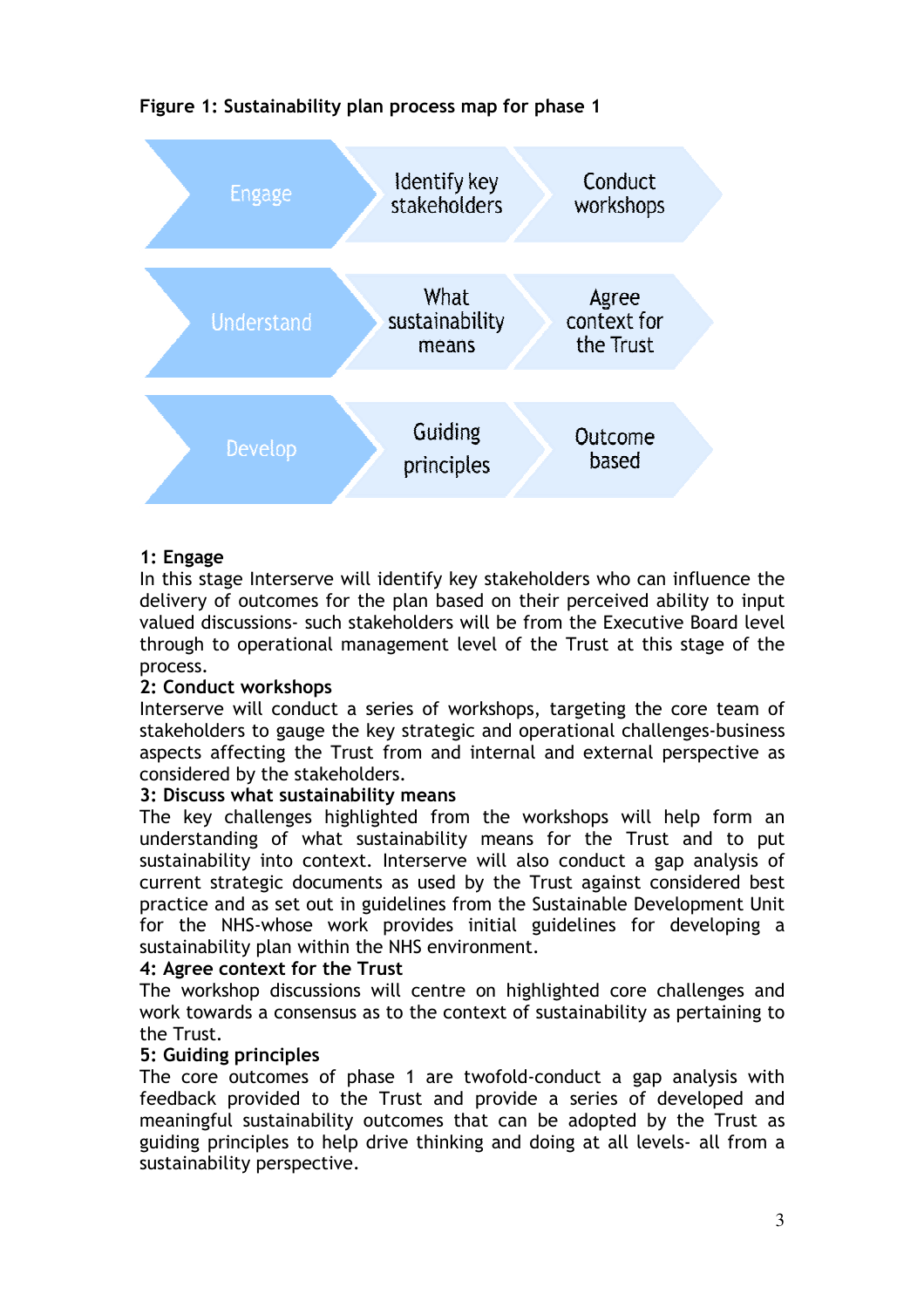## 6: Outcome based

A small number of outcomes are anticipated, that will help drive the desired behaviours required for sustainable business processes and performance throughout the organisation-such outcomes would be measured under five capitals (to be developed) as set out below in Figure 2:



Figure 2: The proposed outcomes model:

The potential model above embeds sustainability into the strategic "Caring at its best" plan for the Trust but this positioning would require debate as to whether this is how best place sustainability in context for the Trust or should it be placed in a more central core driver role to the business as usual Trust model.

Sustainability capitals would be developed, under phase 2 of the plan with the Trust to enable measurement and monitoring of progress to the desired and intended outcomes.

Overall we are proposing to make sustainability the "glue" for the Trust's business processes, where the "glue" hangs it all together as set out in Figure 3 overleaf: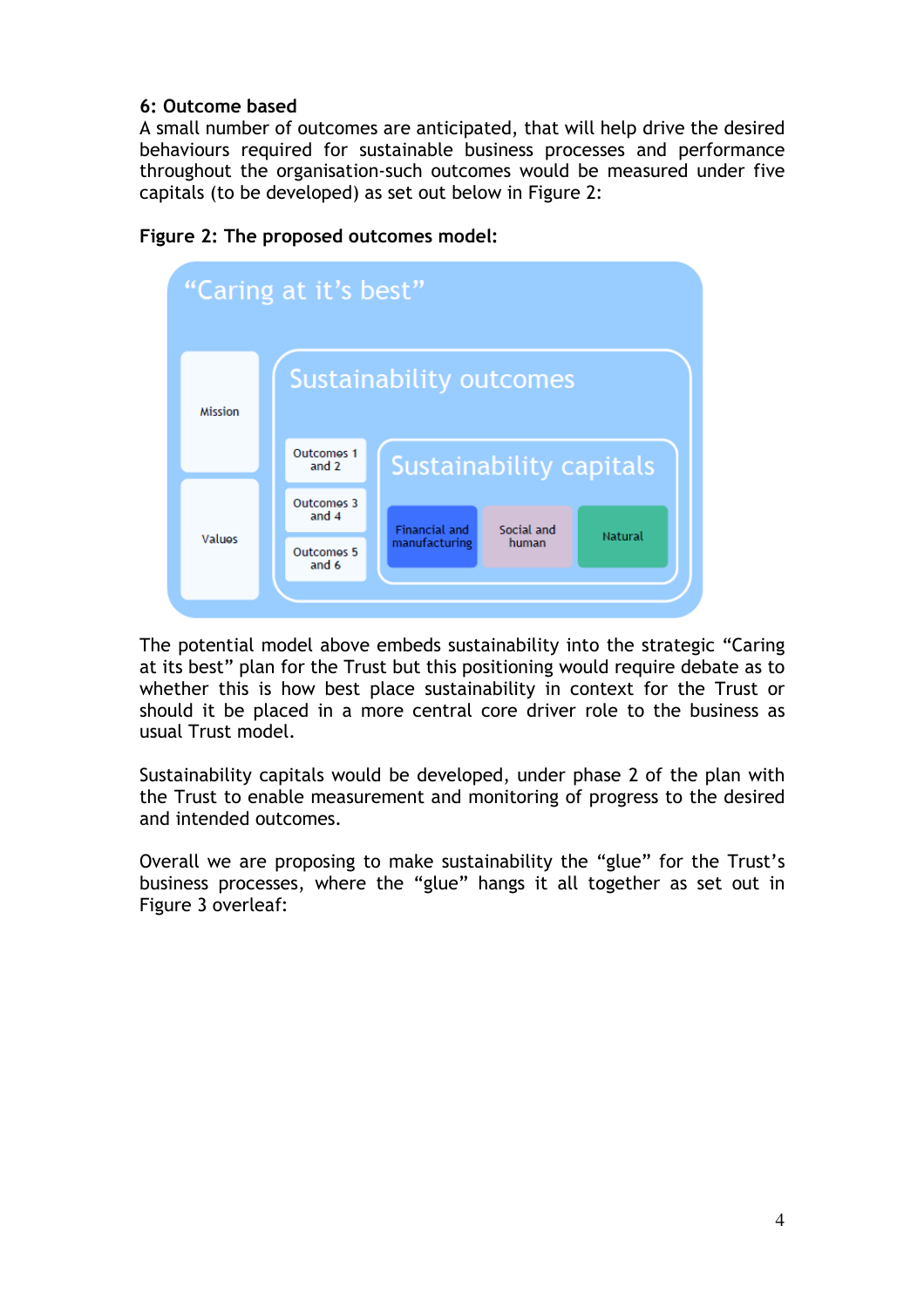



The final sustainability model would be aligned to the recommendations as set out by the Sustainable Development Unit as a result of their current consultation process Jan-May 2013.

The targeted timeline for phase 1 is to complete end of April 2013 subject to completing the intended workshops and with the appropriate level of participation from the targeted stakeholders.

Our proposed model for phase 2 would be as set out in Figure 4 below:

# Figure 4: Proposed phase 2 process model